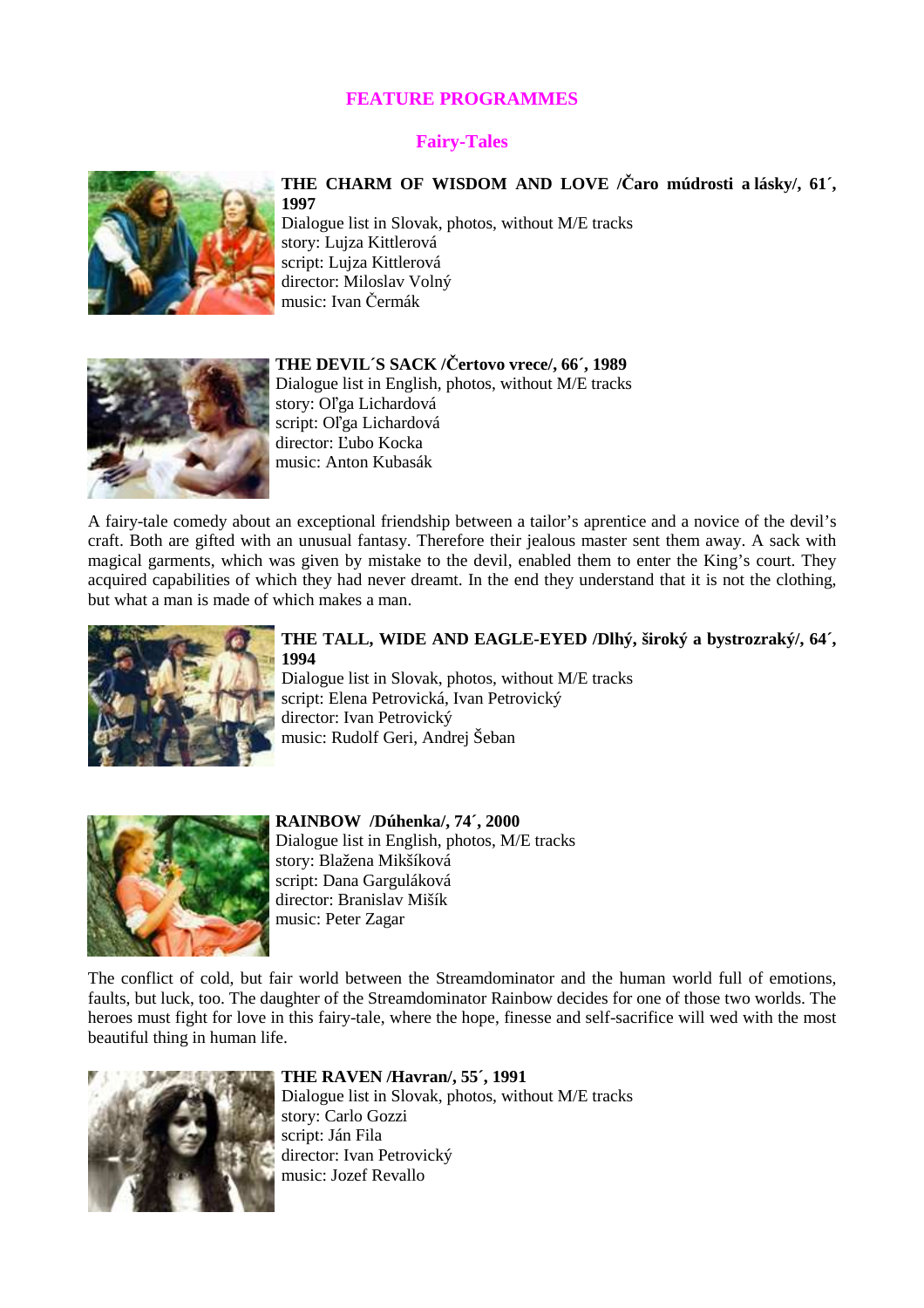# **THE GOOSE GIRL AND THE KING /Husiarka a krá**ľ**/, 56´, 1983**



Dialogue list in Slovak, photos, without M/E tracks story: Oľga Lichardová script: Oľga Lichardová director: Ján Chlebík music: Zdeněk Marat, Janko Matuška



**THE HORSE OF EBONY /Koník z ebenu/, 71´, 1987** Dialogue list in English, photos, without M/E tracks script: Ondrej Sliacky director: Ján Chlebík music: Branislav Hronec

A play based on the motifs of popular Tales of Thousand and One Nights. The beautiful and wise Shahrezad narrates the story of love, nobleness and velour, but also of selfishness and hatred. The main character is prince Agbar who arrives in a foreign land on his flying horse, and there, as a slave, gets to know charming and good-hearted princess Shirin. They fall in love, but their love must face a lot of obstacles. After all the humiliation, hardships, and intrigues, the good wins over the evil, as it goes in fairy tales. The play introduces the viewer to the artistic values of oriental folk verbal art.



### **THE KING AND THE FAIRY-TALE TELLER /Krá**ľ **a rozprávkár/, 37´, 1986**  Dialogue list in Slovak, photos, without M/E tracks

story: Elena Chmelová script: Emília Pálková director: Emília Pálková



**THE FLOWER OF HAPPINESS /Kvet š**ť**astia/ 1-3, 3 x 35´, 2002** Dialogue list in English, photos, M/E tracks story: Jana Kákošová script: Jana Kákošová director: Jozef Chudík music: Roman Žiaran

An original television fairy-tale triptych about a young man called Martin, and his decision to go to the world and to look for the fortune, power, fame and love of a noble maiden. To him, these three things are the source of the only real human's happiness. On his wanders he is accompanied by a little bit weird companion Lejan. With wittiness and overview, Lejan is forcelessly shaping his steps and helps him to understand that only with people, whom we really love and who really love us we can survive the real happiness. Lejan really knows everything about it - because he is an Angel.



# **THE LONG BEARDED MAN /Loktibrada/, 68´, 1984**

Dialogue list in Slovak, photos, without M/E tracks story: Peter Ševčovič script: Peter Ševčovič director: Zora Bachnárová music: Jindřich Drmola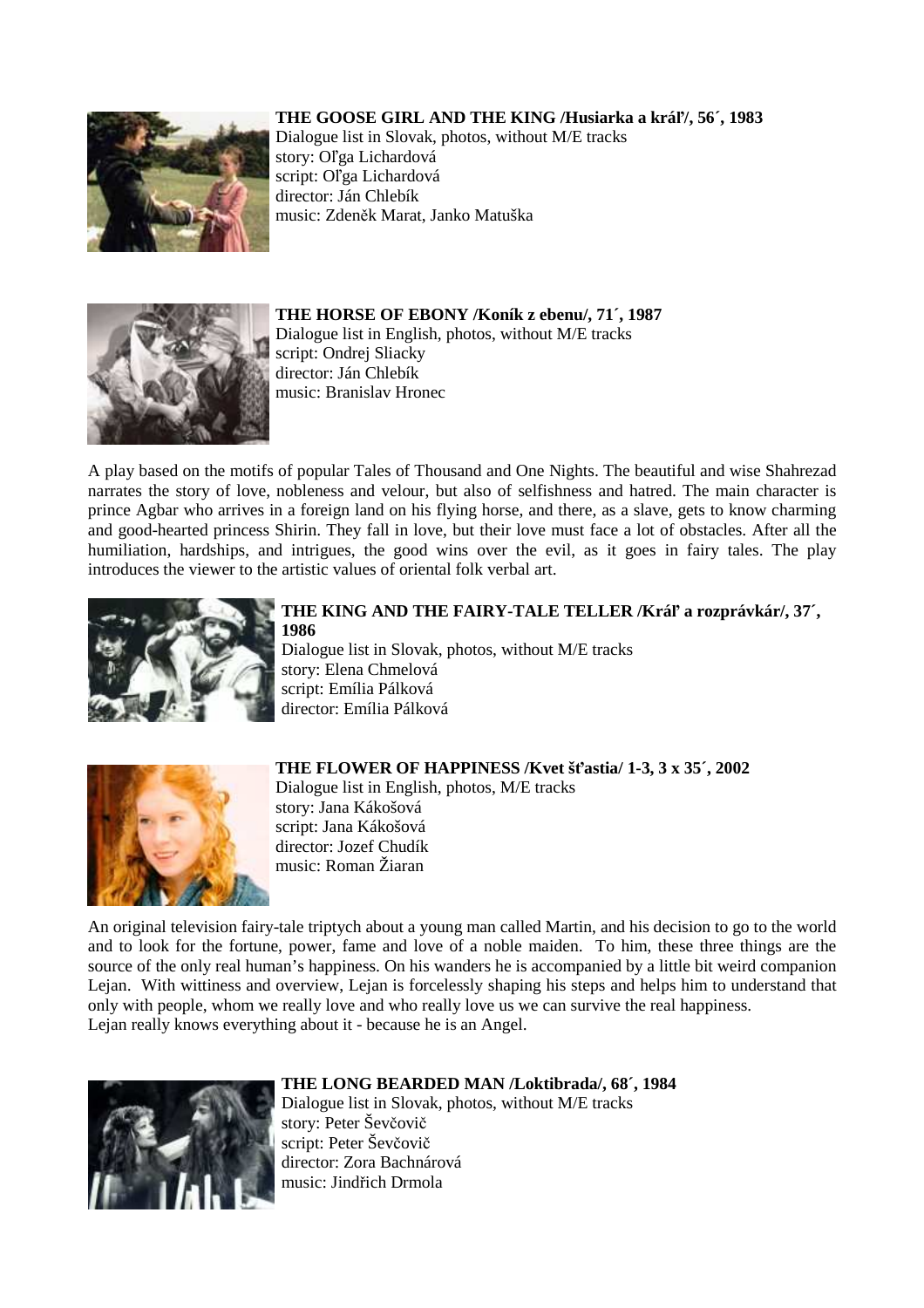# **THE HONEY-CAKE HOUSE /Medovníkový dom**č**ek/, 50´, 2001**



Dialogue list in Slovak, photos, without M/E tracks story: Zuzana Križková script: Zuzana Križková director: Lucia Šebová music: Ján Ozábal



### **THE HONEY GIRL /Medulienka/, 54´, 1985**

Dialogue list in Slovak, photos, without M/E tracks story: Jozef Bobok script: Jozef Bobok director: Cyril Králik music: František Griglák, Pavol Hammel



**ABOUT THE STUPID WOMAN /O hlúpej žene/, 53´, 1996**  Dialogue list in Slovak, photos, without M/E tracks story: Pavol Dobšinský script: Ladislav Munk director: Jozef Chudík music: Ivan Dubecký



**ABOUT THE BEAUTIFUL WITCH /O krásnej strige/, 68´, 1994**  Dialogue list in Slovak, photos, without M/E tracks script: Katarína Jandová director: Jozef Banyák music: Ján Melkovič



**ON MEN AND MAGICIANS /O** ľ**u**ď**och a** č**arodejníkoch/, 78´, 1999** Dialogue list in English, photos, M/E tracks story: Oľga Keleová script: Oľga Keleová director: Oľga Keleová music: Anton Popovič

Over an inperfect, with emotions tossed human race on the way to the knowledge of an own abilities is watching over- the trinity of the magical entities presented by an extraordinary aptitudes: the old and wise Habra, the suggestive Hobrix and the beautiful Harex. Their mission is to help to people, until the moment, when also to their life is not coming a wrath and love. About it, how to difficult is the way to the human knowledge, is telling us this exquisite fairy-tales story shooting in the places of the castles Bojnice and Smolenice, as well as the fort of Červený kameň on Slovakia.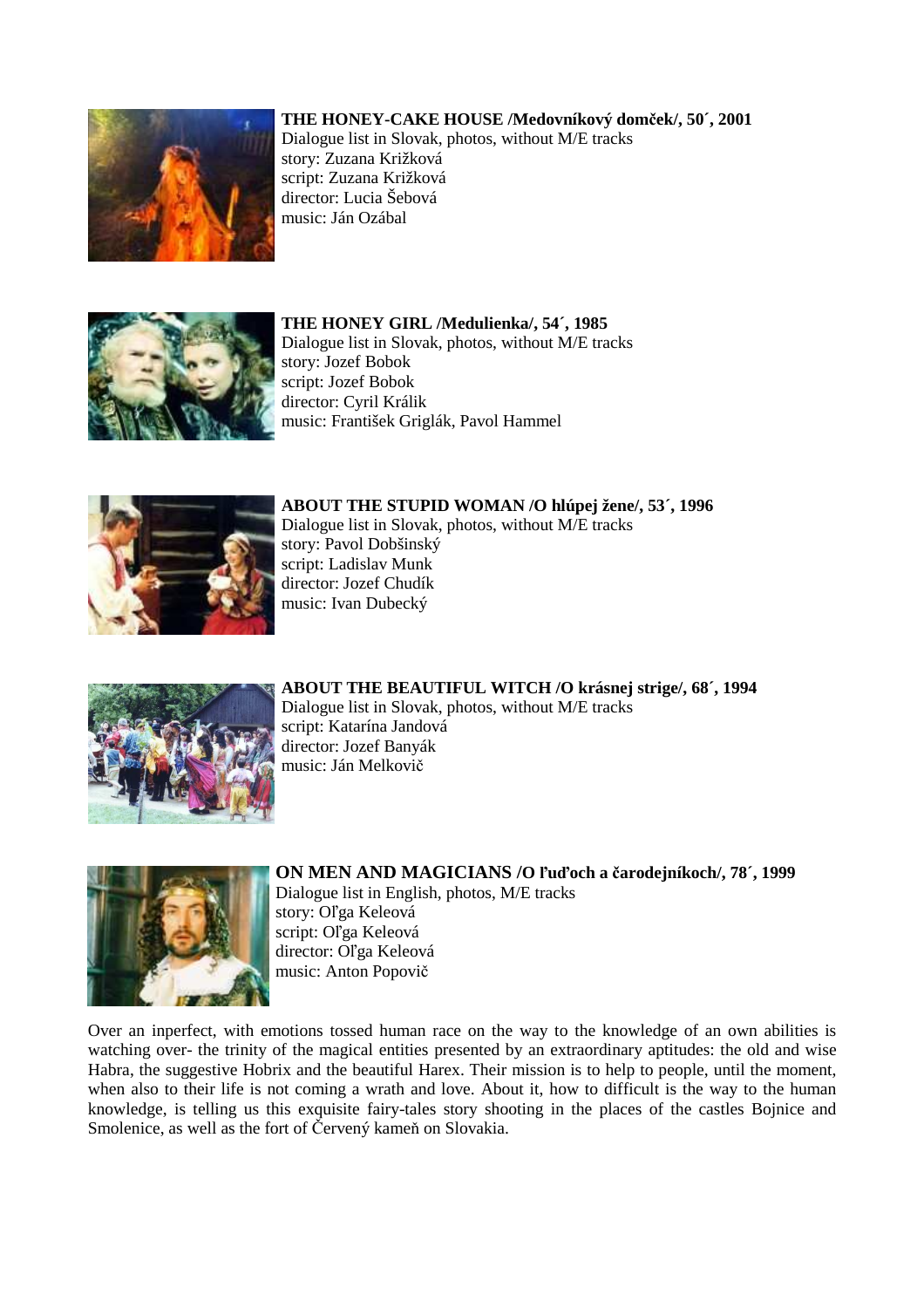

## **ABOUT THE BRAVE LITTLE TAILOR /O smelom kraj**č**írikovi/, 63´, 1983**

Dialogue list in Slovak, photos, without M/E tracks story: Jacob and Wilhelm Grimm script: Branislav Hochel director: Jozef Chudík music: Jozef Revallo



**ABOUT ZORALA AND TWO BROTHERS /O Zorali a dvoch bratoch/, 61´, 1994** Dialogue list in Slovak, photos, without M/E tracks script: Katarína Jandová director: Jozef Banyák music: Ján Melkovič



# **THE WINTER LADY /Pani zima/, 47´, 2001**

Dialogue list in Slovak, photos, without M/E tracks story: Jacob and Wilhelm Grimm script: Zuzana Križková director: Lucia Šebová music: Víťazoslav Kubička



# **A PEACOCK FEATHER /Pávie pierko/, 97´, 1987**

Dialogue list in German, photos, without M/E tracks story: Petr Weigl script: Petr Weigl director: Petr Weigl music: Vladimír Godár, Claude Debussy

A son is born to a family of poor charcoal-burner and the Fairies have predicted that he will become a king. The king himself spent the night in the cottage and heard everything. He was reluctant to accept the fate and decides to take the life of the boy and of his relatives to his own hands. He is helped by artifice, self-interest and cunning. His scheming is prevented by love and faith in the victory of honour and truth.

The film develops on the classical fairy-tale message, enriched with an important philosophical statement on the quintessence of goodness and evil. And although goodness prevailsat the end, much effort must exerted to finally reach the victory. The author who has also directed the film succeeded in creating a symphony of acting performance, personal artistic feeling and impressive music. He depicted the setting as a mosaic made of the masterpieces of the Czech culminating Gothic.



# **THE PRINCESS IN THE SKIN OF THE HEDGEHOG /Princezná v ježovej koži/, 69´, 1994** Dialogue list in Slovak, photos, without M/E tracks story: Marianna Grznárová

script: Marianna Grznárová director: Ivan Petrovický music: Rudolf Geri



# **THE SENSE ABOVE ALL /Rozum nadovšetko/ 1-3, 3 x 28´, 1999**

Dialogue list in Slovak, photos, without M/E tracks story: Jana Kákošová script: Jana Kákošová director: Jozef Chudík music: Svetozár Štúr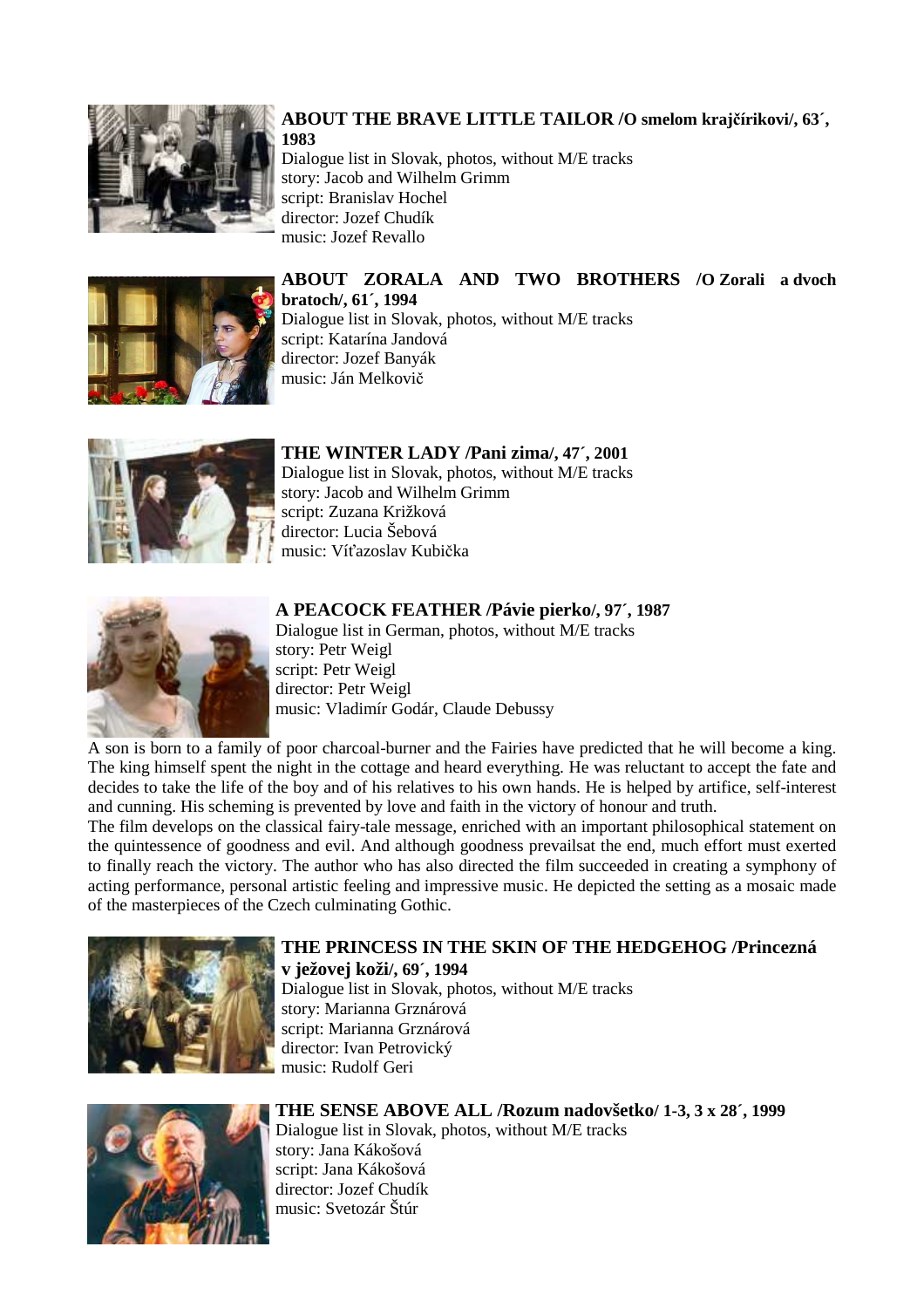## **THE ROSE ANN /Ružová Ani**č**ka/, 54´, 1991**



Dialogue list in Slovak, photos, without M/E tracks story: Pavol Dobšinský script: Peter Glocko director: Ján Chlebík music: Jozef Revallo



**THE OLD MAN AND THE TSAR /Starec a cár/, 57´, 1992** Dialogue list in Slovak, photos, without M/E tracks story: A. S. Puškin script: Dana Garguláková director: Anton Majerčík music: various



**DRAGON´S FOURTH HEAD /Štvrtá hlava draka/, 66´, 1985** Dialogue list in Slovak, photos, without M/E tracks story: Oľga Lichardová script: Oľga Lichardová director: Ľubomír Vajdička music: Igor Bázlik Original television play based on a classical fairy-tale with a strong ethical

message tells us about two brothers-twins and their different attitudes to people

and life. Dying father left his two sons-twins Peter and Paul strange heritage-a small money bag and heredatory sword. Paul decided to take a money bag, Peter chose a sword. The heritage influenced their lives. Paul thinks only in his favour and becomes the leader of robbers. Peter protects the honour of his family and the sword always reminds him of it. The sword will become his helper while saving the country from a dragon whose heads represent Poverty, Suffering and Hunger. The sword shows him how to recognize and fight also against the fourth-unknown dragon´ s head.



#### **THE SECRET OF HAPPINESS /Tajomstvo š**ť**astia/, 82´, 1995**

Dialogue list in English, photos, without M/E tracks story: Oľga Lichardová script: Oľga Lichardová director: Jozef Holec music: Henrich Leško

This is a classic fairy-tale story on everlasting conflict between the noble minded Goodness and the Evil full of greed. To Jano, a poor young man, was given a gift from a mysterious old man - the Guardian of the Depths - a miraculous stone that should bring him, but nobody else, the best of the luck. With its help he succeeds to gain the beloved Princess back from the cruel Wizard. In revenge for this the Wizard deprives the kingdom of the Princess´ father of all the waters in his country. The main hero has to make decision: "To have a luck for himself or to loose it and so, to save the kingdom." The metaphor about the fight between good and evil becomes symbolic.



#### **THE WATER SPRITE AND SUSAN /Vodník a Zuzana/, 39´, 1974**

Dialogue list in English, photos, without M/E tracks story: Mária Ďuríčková script: Mária Ďuríčková director: Jan Schmidt music: Zdeněk Liška

An original television film-fairy-tale-about a beautiful, poor girl loved by the water-sprite who offers her wealth, hoping to get married with her. When Susan has everything, she get married with her lover Mathew. The water-sprite is taking revenge for that, untill Susan atones for her fault.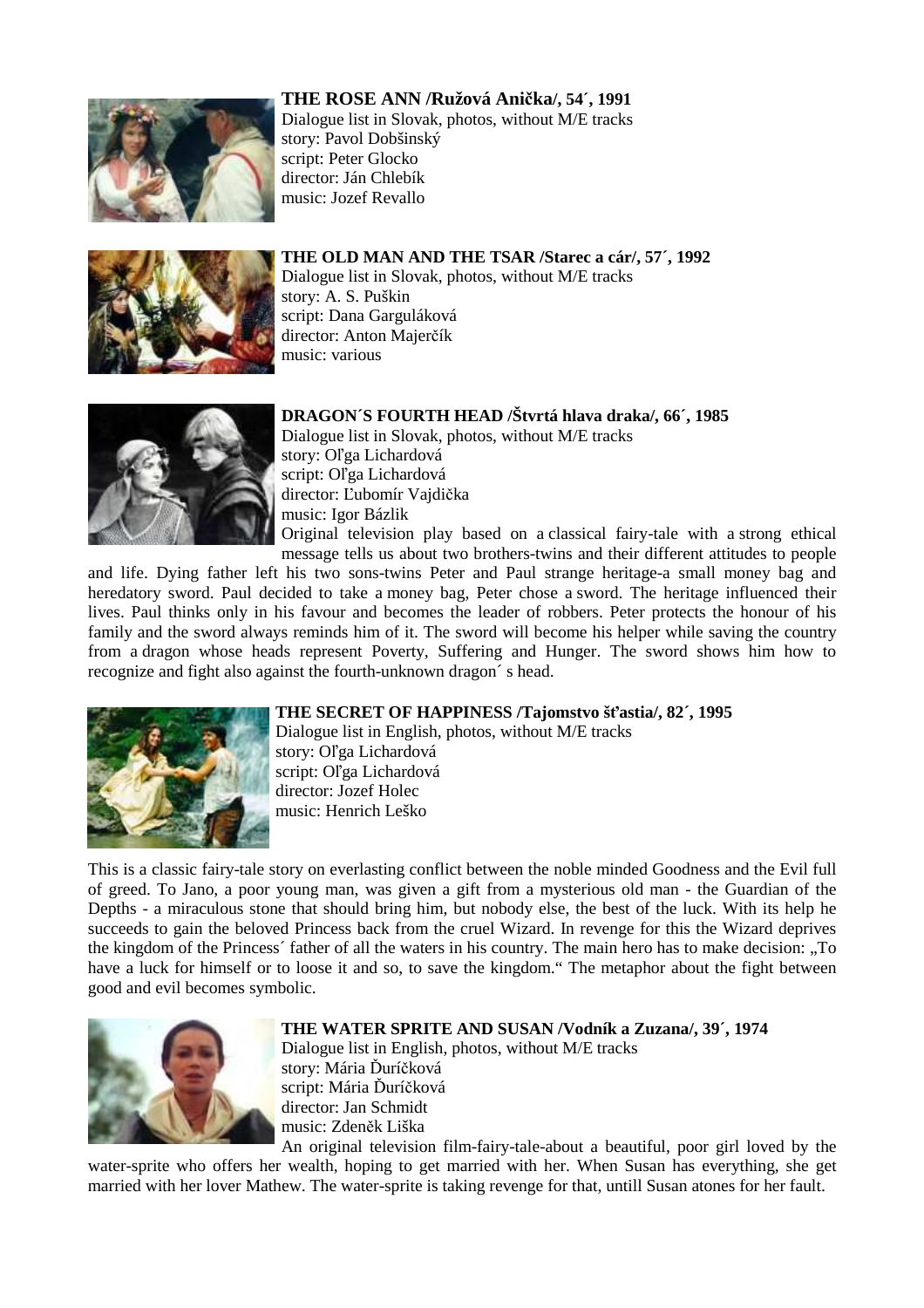### **THE MIRACULOUS LOVE /Zázra**č**ná láska/, 72´, 1996**



Dialogue list in English, photos, M/E tracks story: Mária Palušová script: Mária Palušová, Martin Kákoš director: Martin Kákoš music: various



**THE MARVELLOUS DEW /Zázra**č**ná rosa/, 40´, 1988** Dialogue list in English, German, photos, without M/E tracks story: Mária Ďuríčková script: Mária Ďuríčková director: Ján Chlebík music: Bázlik Igor

An original television tale on the motives of folk fairy tales with a clear ethic message. Madlenka has a hard life with her evil stepmother who only cares for

her lazy daughter Dora. When a news comes about Madlenka´ s suitor, the desperate father must take his daughter to the forest to prevent her from spoiling the happines of Dora who is older. It is there, in an abandoned lumber-jack´s hut, that she learns the secret of morning dew from the old man Loktibrada. She was-hes in the dew and is even prettier than before.The prince who lost his way in the forest, asks her to marry him. After she returns to her house as a queen and tells her story, her stepmother and Dora set out for the forest. But all they get are ugly beyond recognition.



#### **ABOUT THE GOLDEN YARN GIRL /Zlatá priadka/, 65´, 1975**

Dialogue list in Slovak, photos, without M/E tracks story: Pavol Dobšinský script: Mária Ďuríčková director: Karol Ruth music: Milan Dubovský



#### **FROM THE TELLER´S POCKET /Z kapsy rozprávkára/ 1-3, 3 x 27´, 1999** Dialogue list in Slovak, photos, without M/E tracks story: Pavol Dobšinský

script: Elena Matulayová, Dana Garguláková, Zuzana Mistríková director: Ivan Petrovický music: Víťazoslav Kubička



# **THE GOLDEN VOICE /Zlatý hlas/, 83´, 2004**

Dialogue list in Slovak, photos, without M/E tracks story: Jozef Banyák script: Jozef Banyák director: Jozef Banyák music: various